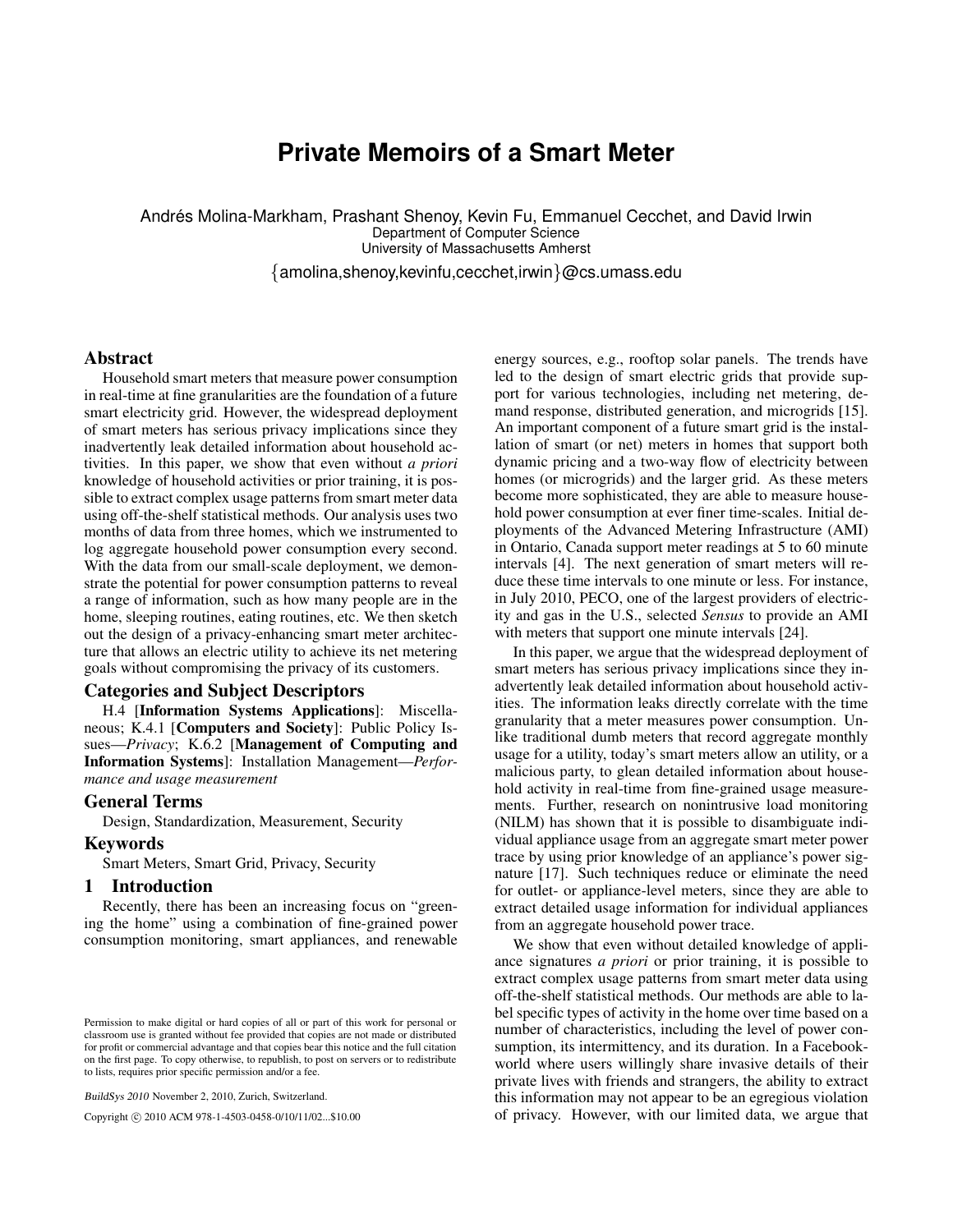| <b>Ouestion</b>                       | Pattern                                                                      | <b>Granularity</b> |
|---------------------------------------|------------------------------------------------------------------------------|--------------------|
| Were you home during your sick leave? | Yes: Power activities during the day                                         | Hour/Minute        |
|                                       | No: Low power usage during the day                                           |                    |
| Did you get a good night's sleep?     | Yes: No power events overnight for at least 6 hours                          | Hour/Minute        |
|                                       | No: Random power events overnight                                            |                    |
| Did you watch the game last night?    | Yes: Appliance activity matching TV program                                  | Minute/Second      |
|                                       | No: No power event in accordance with game showtime                          |                    |
| Did you leave late for work?          | Yes: Last power event time later than Google maps estimated travel time      | Minute             |
|                                       | No: Last power event time leaves enough time for commute                     |                    |
| Did you leave your child home alone?  | Yes: Single person activity pattern                                          | Minute/Second      |
|                                       | No: Simultaneous power events in distinct areas of the house                 |                    |
| Do you eat hot or cold breakfast?     | Hot: Burst of power events in the morning (microwave/coffee machine/toaster) | Second             |
|                                       | Cold: No power event matching hot breakfast appliances                       |                    |

Table 1. Private questions and answers that fine-grained power consumption data reveals.

it is possible to infer detailed information about household activity—questions such as how many people are in a home at a given time and whether a resident went out for dinner on a particular evening, for example. Entities that gather large amounts of data would potentially be able to predict even more detailed facts, such as residents' genders and ages.

Such information is a foundation for building powerful analytic tools for predicting behavior that could potentially be misused by companies or even criminals. To mitigate these problems, we sketch out a design for a privacypreserving smart meter architecture that enables an electric utility to achieve its net metering goals, while respecting the privacy of its consumers. The approach leverages the notion of Zero-Knowledge proofs and provides cryptographic guarantees for the integrity, authenticity, and correctness of payments, while allowing variable pricing without revealing the power measurements gathered during a billing period. In Section 2, we describe our infrastructure for gathering power traces in homes and outline simple data mining techniques to identify and label types of household activities. Residents of each home kept power journals for a few days during the sampling period to corroborate our measurements. Next, in Section 3, we describe a secure multi-party computation protocol that uses neighborhood gateways to preserve each home's privacy while enabling net metering.

#### 2 Privacy Concerns with Smart Meters

Recent work by Quinn [23] provides an overview of the privacy implications of fine-grained power consumption monitoring. While Quinn does not present specific techniques or conduct a detailed data analysis, he posits that those with access to smart meter data will be able to infer answers to many questions about a household's personal, and potentially private, activity. While the answers to some of these questions may seem innocuous, e.g., when do people watch TV, others are quite disturbing, e.g., is there a newborn in the house. Table 1 highlights a few of these private questions, along with the power consumption pattern that may reveal their answer. The table also lists the monitoring granularity we believe a smart meter requires to accurately identify the necessary pattern. For instance, a relatively low level of power consumption and variation may indicate that no one is home, while power activity every few hours throughout every night may indicate regular nighttime feedings for a newborn. Even answers to seemingly innocuous questions may



Figure 1. Our architecture using TED monitors/gateways and SheevaPlug computers.

prove valuable to third-parties, e.g. for adjusting insurance rates, targeting advertising campaigns, resolving legal disputes, or conducting criminal investigations.

We demonstrate that revealing these complex usage patterns *is not difficult* by developing a simple approach that *opaquely labels different types of household activity*. The approach leverages simple off-the-shelf clustering and pattern recognition techniques on 2 months of power consumption data from 3 homes. To gather the data, we instrumented each home's main circuit breaker with a TED energy monitor [1] that logs household power consumption every second. Figure 1 graphically depicts the architecture. The TED monitor uses the home's power circuits to transmit power readings to a TED gateway that makes them available via a built-in web browser. We then use an embedded SheevaPlug computer in each home to download the second-level data each hour from the TED gateway and transmit it to a central repository for analysis. Each entry in the TED data log consists of a power tuple  $(t, p)$  that includes a timestamp  $t$  and the average power consumption *p* in kilowatts over the previous second. The one-second logging granularity is smaller than that of existing smart meters [20], which allows us to identify many patterns that are not possible with current meters.

We distill our analysis into 4 steps: 1) pre-process power traces using an off-the-shelf clustering algorithm to identify and label similar types of power events, 2) tag each power event with one or more defining characteristics, 3) filter out automated appliances by observing their signatures during periods of low power activity, and 4) map opaque labels to real-life events using a small amount of externally gathered knowledge.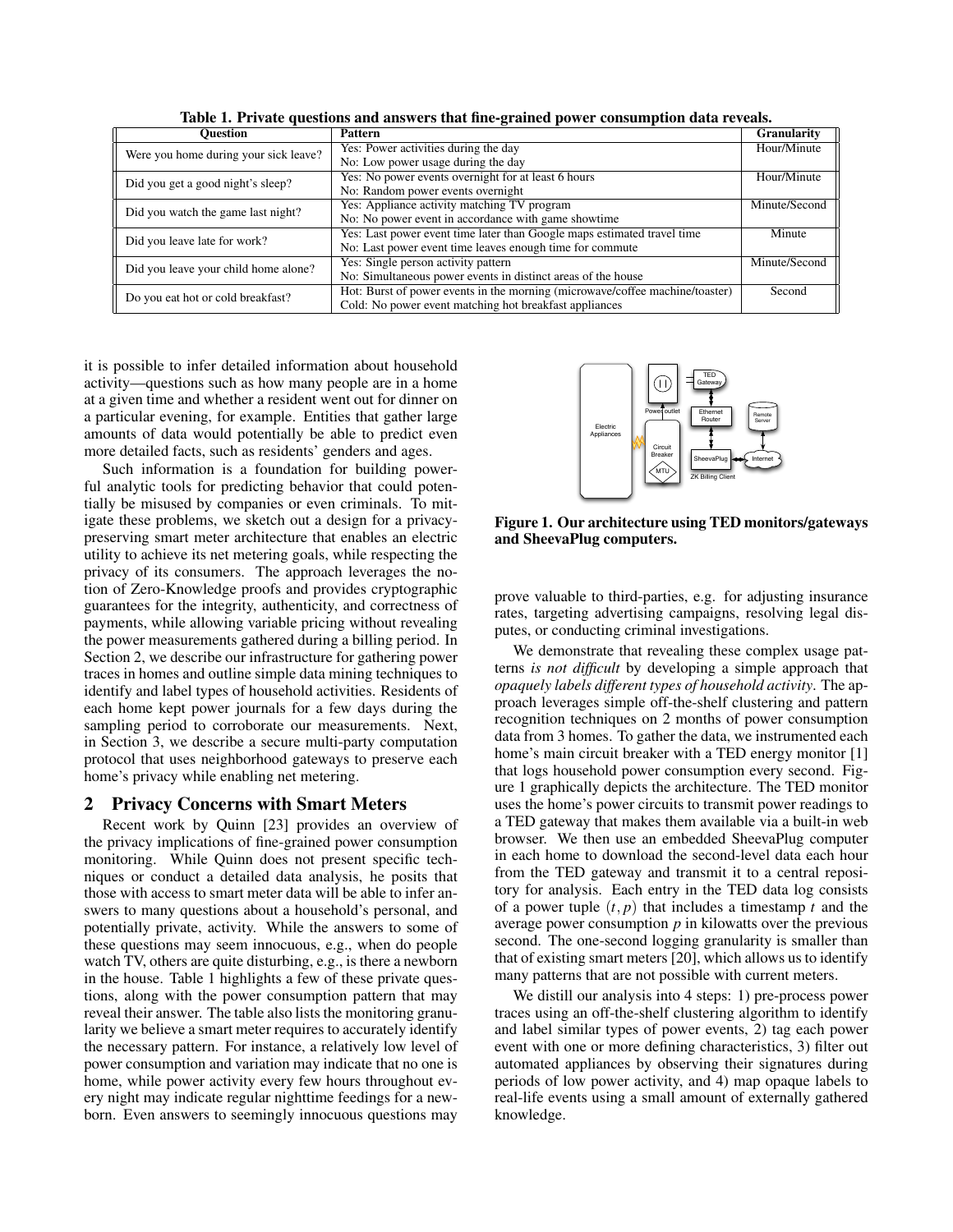

Figure 2. Example day-long second-level power trace with labels from the day's activity log.

Label Power Events. We first pre-process each power trace using a density-based clustering algorithm (DBSCAN [7] as implemented by WEKA [11]) to group together power tuples into *power segments*. A *power segment* is simply a collection of tuples with a particular pattern of power consumption values that are adjacent in time. Power segments often have a constant power consumption over a given time period, although this is not required. In some cases, we identify events of the same shape, such as a steep ramp-up and then leveling off. The algorithm labels the power segments such that segments with a similar pattern receive the same label. In many of our figures, we distinguish these labels using different colors. We chose DBSCAN because of its simplicity and our prior familiarity with it, and have not compared it against similar, and potentially more sophisticated, algorithms, such as CLIQUE [2], MAFIA [9], DENCLUE [12]. However, we have found that even our simple approach is able to detect household activities with high accuracy.

Tag Power Events. We append to each power segment a few distinguishing attributes. The primary attributes are each power segment's duration and its power step, i.e, the power increase or decrease at the beginning of the segment. We also label power segments with a particular shape if the power level was not constant. In this case, we identify and label non-constant shapes manually, although it is possible to automate the process. The result is a 6-tuple that includes the segment's label, start time, average power, duration, beginning power step, and shape label. We are able to automatically process these 6-tuples to answer different types of queries on the data. For example, we identify repetitive usage patterns by filtering for power segments with the same duration, beginning power step, and shape. Figure 2 shows power segments (appended with labels from our activity logs) in a typical day for one of the homes. In this figure, a high variation in color corresponds to human activity, e.g., periods between 8:00 AM - 9:30 AM and 6:30 PM midnight. Using the intuitive observation that relatively high power consumption and variation indicates human activity, Figure 3 reveals when people were in one of the homes over the course of a month with weekends highlighted.

Filter Automated Appliances. Figure 2 also demonstrates that while nearly all human-triggered power events correspond to the beginning of a power segment, there are many segments that do not correspond to any human interaction. To obtain only power segments associated with human ac-



Figure 3. Identification of human presence with high probability for each day of the month.



Figure 4. Low power periods correspond to little human activity over our two-month trace for one home.

tivity, we filter out the power signatures of automated appliances, such as refrigerators, heating or air conditioning. We leverage the intuitive observation that periods of low power activity correlate well with periods of little human activity to isolate signatures. We illustrate the point in Figure 4, which identifies periods of low activity in a home over our 60-day trace. Likewise, periods of high activity correlate with more people being inside the home, i.e., for a get-together or party. Figure 5 shows power signatures for appliances during an absence from the home. In this case, the signatures correspond to a dehumidifier that runs for 2 hours every 4 hours, and an air re-circulator that runs for 20 minutes every hour.

Map Events to Real Life. After collecting and analyzing a sufficient amount of data, it is possible to identify patterns of recurring clusters according to their characteristics. Powerful data mining techniques could be applied to the obtained power segments. For example, the grouped power segments shown in Figure 5 could be filtered out automatically by entering them in a clustering algorithm, this time in *supervised* mode. Alternatively, tagged power segments could also be classified and matched to future occurrences. Further, pattern matching can be improved and past instances can be re-analyzed when new appliances are disambiguated. To illustrate this, Figure 6 shows in detail the disambiguation of power segments (identified by different colors). In this case, clustering distinguishes opaque *events* but not specific appliances or activities. An entity that had access to large amounts of data could then classify these events based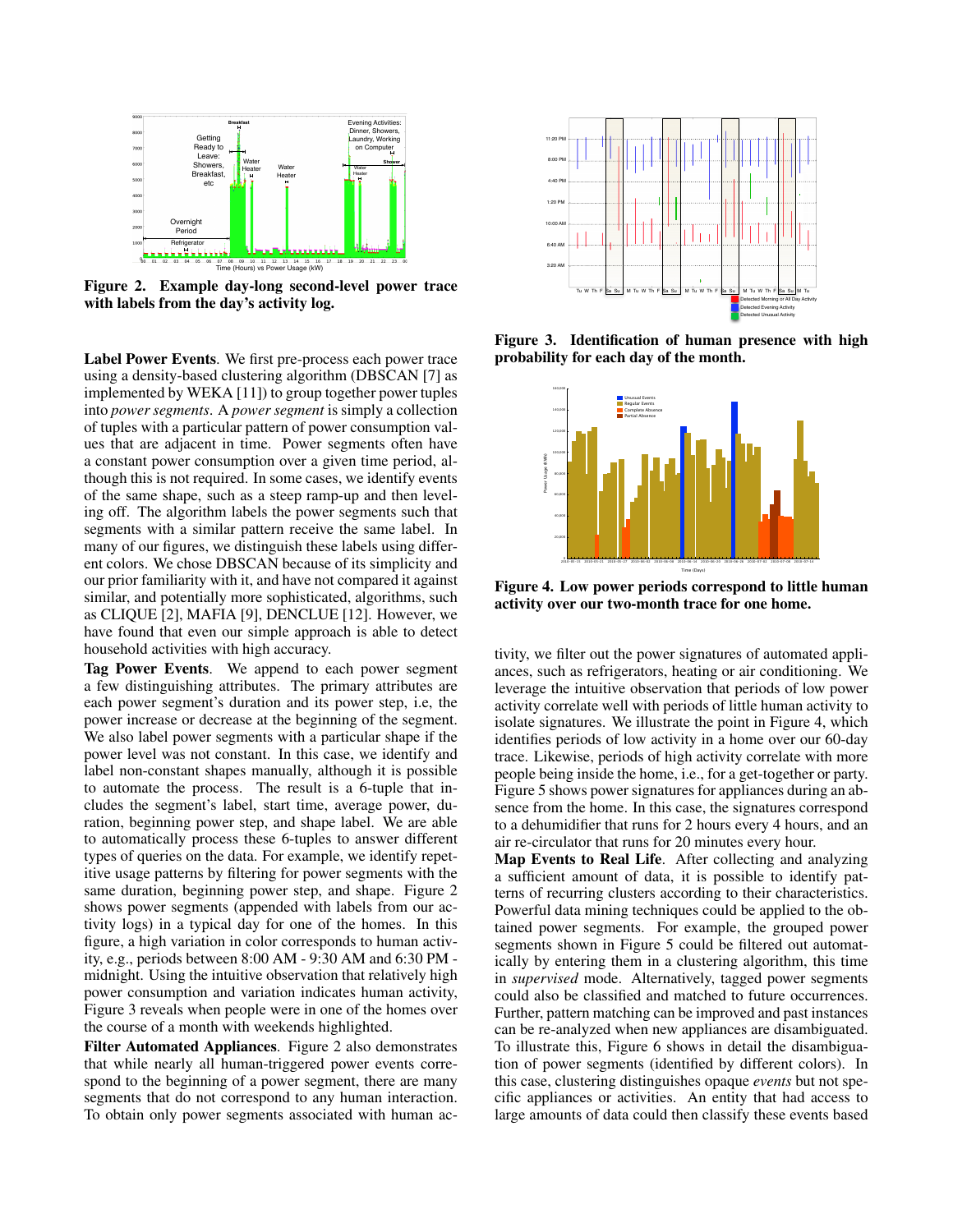

Figure 5. Power signatures for a dehumidifier and an air re-circulator. Note that the dehumidifier shuts off after it fills up.



Figure 6. Power segments from eating breakfast. The clustering algorithm automatically generates the color scheme. The labels are from our activity logs.

on prior knowledge. In our case, we substituted knowledge from activity journals. Each home manually kept detailed power activity journals for at least 3 days over the 60 day period to provide some knowledge of activities in the home. These journals were as accurate as possible, and recorded rough timestamps for turning on and off every light switch and appliance throughout the day. Using the data from our activity journals, we map the opaque power segments to specific types of real-life events. The segments in Figure 6 that were identified by the clustering algorithm have been marked with arrows corresponding to activities logged by the individuals living in the home. The clustering algorithm finds power segments for the stove, coffee maker, toaster and two computer screens, which is enough to answer the question in Table 1 about whether a person had a hot or cold breakfast that morning. Note that the algorithm is able to delimit these segments despite the simultaneous operation of other appliances. To demonstrate the importance of the logging granularity, Figure 7 shows the same trace as Figure 6, but with a 30-second logging granularity. In this case, the pattern reveals little about the usage of each separate component.

Summary. Our analysis demonstrates how easy it is to identify private information from smart meters. We use simple and well-known techniques to identify complex patterns of household activity. Note that utilities with access to thousands of homes will have even more data to leverage to build models to identify particular user behaviors. Further, utilities that have access to detailed power signatures for particular



Figure 7. An example of the same power segments from Figure 6, but at a 30 second logging granularity.

brands and models of household appliances will be able to significantly increase the detail and accuracy of our analysis.

#### 3 Towards a Privacy-Enhancing Architecture

From the perspective of electric utilities, smart meters should meet the following goals: (i) enable critical peak billing and support dynamic pricing, (ii) support tamper and energy theft alarms, (iii) support power failure and restoration notifications, and (iv) support demand response for home automation.  $1$  In addition to these goals, we add the goal of safeguarding the privacy of the consumer. More precisely, the goals of the utility should be met while avoiding unnecessary information leakage, or, more explicitly, without revealing *when* and *how* energy is being used by a particular household. In this section, we outline a new smart meter architecture that reconciles the security goals required by electricity providers and the privacy goals of the consumer.

### 3.1 Adversarial Model

Our privacy-enhancing smart meter architecture consists of three components (see Figure 8):

Household Smart Meters gather fine-grained power readings (tuples) that consist of a pseudo-random tuple id or tag, a timestamp, and the corresponding power usage in kW, and relay blinded readings to neighborhood gateways. Our model assumes that consumers have an incentive to tamper with electricity meters to avoid paying bills.

Neighborhood Gateways are computer appliances placed between the smart meters and the remote utility servers. In our architecture, power readings are relayed to utility companies by these gateways, without disclosing which home reported which power tuple, thus concealing their origin. These blinded power tuples consist of a timestamp and the corresponding power usage in kW. This information allows utility companies to meet their goals while protecting the privacy of individual households. Neighborhood gateways may also act as control and storage points in a micro-grid. Communication with both the smart meters and the utility servers is assumed to be over a secure channel that provides authenticity, confidentiality and integrity. For simplicity, in this

<sup>1</sup>Another potential application includes intrusion detection. During our data collection, one of the authors experienced a car break-in at his apartment. Power traces show precisely when the lights of his carport, activated by a motion sensor, were turned on.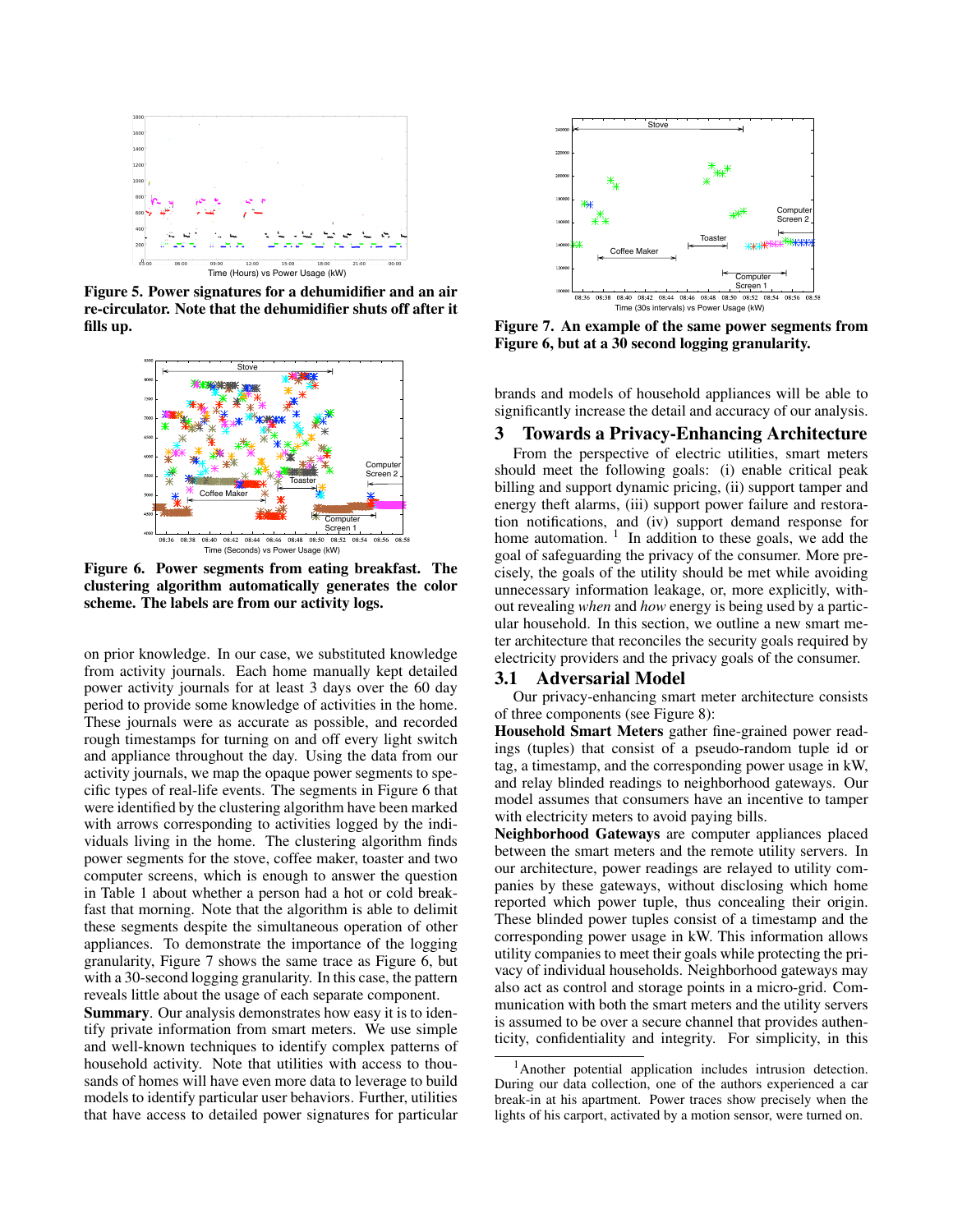

Figure 8. Privacy-enhanced smart metering using neighborhood gateways.

model neighborhood gateways are assumed trusted. This, however, does not need to be the case. For example, it would be possible to use mixnets or other ways to communicate power tuples from the smart meters to the gateways, see for example [6] .

Remote Utility Servers collect the blinded power tuples from the neighborhood gateways corresponding to all the smart meters in the neighborhood, allowing them to meet their demand response goals. In order to negotiate billing, these servers periodically communicate directly with each smart meter via a Zero-Knowledge protocol, which will be described below. We assume that the utility company's server is an *honest but curious adversary.* That is, the server may attempt to obtain private information about the consumer, but it will follow the protocol correctly and will not provide false information.

## 3.2 Using Zero-Knowledge Protocols

While fine-grained measurements are necessary to support variable pricing and demand response, we showed in the previous section that a fine-grained power trace is vulnerable to the inferring of private information via powerful data mining techniques. To address the issue, we draw upon Zero-Knowledge protocols as a means to provide privacy to consumers while continuing to employ fine-grained measurements to meet smart metering goals. Zero-Knowledge (ZK) protocols [10] are challenge-response protocols that allow the *prover* to demonstrate the knowledge of a *secret* to the *verifier*, without revealing any partial information that would help the *verifier* infer the secret, other than the fact that the *prover* knows the secret. These protocols typically rely on interactive verifications in which the *verifier* presents a series of challenges to the *prover* that can easily be responded to when the *prover* knows the *secret*, but are extremely difficult to respond to reliably without knowledge of the *secret*; as the number of consecutive challenges increases, the probability of answering these challenges without knowing the secret decreases exponentially.

# 3.3 Achieving Privacy and Security Goals

Privacy In our case, the smart meter is the *prover*, the utility company's server is the *verifier* and the power trace is the *secret*. The protocol allows a smart meter to report its bill, computed from fine-grained measurements, without revealing *how* or *when* electricity was used, while guaranteeing to the provider that customers do not under-report their usage.

Since fine-grained measurements are never sent to the server, privacy is enhanced.

Security ZK protocols are resilient to tampering. That is, not only is it extremely difficult for the *prover* to falsely convince the *verifier* that he knows the *secret*, but the *prover* would also be unable to respond satisfactorily to the *verifier*'s challenges using a *secret* that had been tampered with (in this case, an inaccurate power trace). Additionally, a small number of measurements will be made available to the utility company, which will help ensure that the sensing capabilities of the smart meter have not been compromised.

Further, as mentioned previously, it is important to emphasize that the protocol provides aggregate neighborhoodlevel usage information to the utility company. Such aggregate information is useful for predicting future demand in an area and facilitates long-term capacity planning for electricity generation.

## 3.4 A Zero-Knowledge Billing Protocol

The billing protocol that we propose consists of three phases for each billing cycle: *registration*, *tuple gathering*, and *reconciliation*. In practice, however, the registration of tags for the next billing cycle and the reconciliation for the current cycle can happen essentially simultaneously. As a consequence, the direct communication between smart meters and utility servers occurs only once per billing cycle. On the other hand, blinded power tuples are constantly being gathered and relayed by the neighborhood gateways.

1. Registration: In this phase of the protocol, smart meters would *cryptographically commit* to a set of *N* pseudorandom tags  $\{r_i\}$ , and a set of *keys*  $\{k_1, ..., k_m\}$ , where *N* is the number of power tuples necessary to compute the electricity consumption for a billing period, and *m* is the number of rounds in the protocol. A higher number of rounds provides more resilience against customer cheating, but in practice a small number, e.g.  $m = 10$ , provides adequate guarantees. The challenge-response protocol would rely on the fact that the smart meter knows these parameters and that the power tuples generated during consumption are associated to these committed tags.

**2. Tuple Gathering:** Smart meters create tuples  $[r_i, t_i, \rho_i]$ , where *r<sup>i</sup>* is a pseudorandom tag from the set of *committed* tags previously produced in the registration phase; *t<sup>i</sup>* denotes the timestamp for the power tuple; and  $\rho_i$  denotes the power usage reported by the smart meter in kW at time *t<sup>i</sup>* . The neighborhood gateways do not reveal which random tuples *r<sup>i</sup>* correspond to which smart meter.

3. Reconciliation: During reconciliation, the client computes the bill using variable pricing as  $E = \sum_{i=1}^{N} \text{Cost}(t_i, \rho_i)$ using the tuples  $[r_i, t_i, \rho_i]$ , and submits *E* to the server. To prove *E* is correctly computed, the client and server engage in *m* verification rounds. The smart meter passes each verification round if the cost  $E$  was computed using tuples with tags as well as the keys committed in the registration phase.

Additionally, the billing protocol will be aided by sporadic *random spot checks* that reveal the client identity attached to an insignificant amount of tuples. This spot checking is designed to prevent clients from manipulating tuples. In our case, these *random spot checks* are implemented by